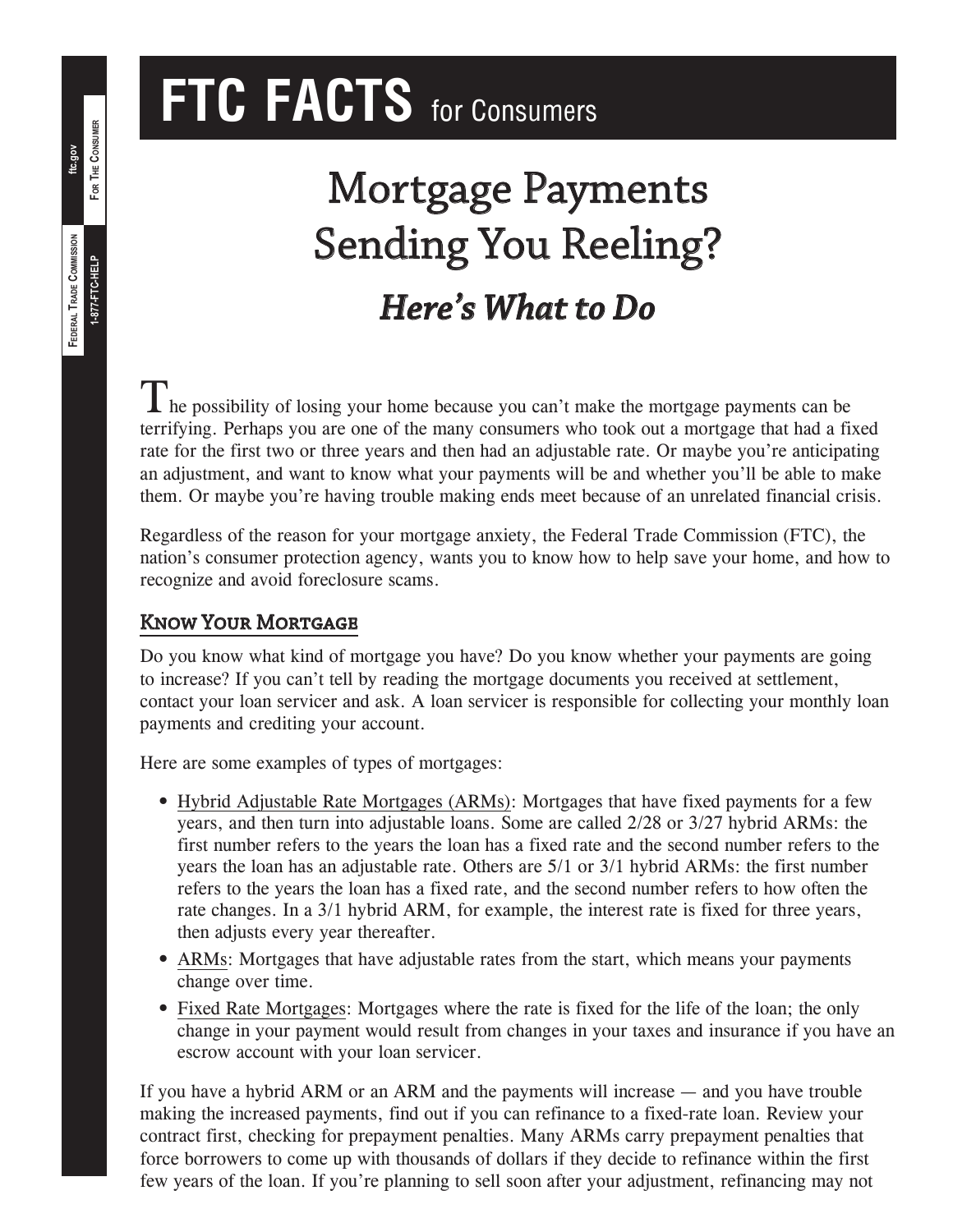### Facts for Consumers

be worth the cost. But if you're planning to stay in your home for a while, a fixed-rate mortgage might be the way to go. Online calculators can help you determine your costs and payments.

#### If You Are Behind On Your Payments

If you are having trouble making your payments, contact your loan servicer to discuss your options as early as you can. Most loan servicers are willing to work with customers they believe are acting in good faith, and those who call them early on. The longer you wait to call, the fewer options you will have. After you've missed three or four payments and your loan is in default, most loan servicers won't accept a partial payment of what you owe. They will start foreclosure unless you can come up with the money to cover all your missed payments, plus any late fees.

#### Avoiding Default and Foreclosure

If you have fallen behind on your payments, consider discussing the following foreclosure prevention options with your loan servicer:

Reinstatement: You pay the loan servicer the entire past-due amount, plus any late fees or penalties, by a date you both agree to. This option may be appropriate if your problem paying your mortgage is temporary.

Repayment plan: Your servicer gives you a fixed amount of time to repay the amount you are behind by adding a portion of what is past due to your regular payment. This option may be appropriate if you've missed only a small number of payments.

Forbearance: Your mortgage payments are reduced or suspended for a period you and your servicer agree to. At the end of that time, you resume making your regular payments as well as a lump sum payment or additional partial payments for a number of months to bring the loan current. Forbearance may be an option if your income is reduced temporarily (for example, you are on disability leave from a job, and you expect to go back to your full time position shortly). Forbearance isn't going to help you if you're in a home you can't afford.

Loan modification: You and your loan servicer agree to permanently change one or more of the terms of the mortgage contract to make your payments more manageable for you. Modifications can include lowering the interest rate, extending the term of the loan, or adding missed payments to the loan balance. A loan modification may be necessary if you are facing a long-term reduction in your income.

Before you ask for forbearance or a loan modification, be prepared to show that you are making a good-faith effort to pay your mortgage. For example, if you can show that you've reduced other expenses, your loan servicer may be more likely to negotiate with you.

Selling your home: Depending on the real estate market in your area, selling your home may provide the funds you need to pay off your current mortgage debt in full.

Bankruptcy: Personal bankruptcy generally is considered the debt management option of last resort because the results are long-lasting and far-reaching. A bankruptcy stays on your credit report for 10 years, and can make it difficult to obtain credit, buy another home, get life insurance, or sometimes, even get a job. Still, it is a legal procedure that can offer a fresh start for people who can't satisfy their debts.

If you and your loan servicer cannot agree on a repayment plan or other remedy, you may want to investigate filing Chapter 13 bankruptcy. If you have a regular income, Chapter 13 may allow you to keep property, like a mortgaged house or car, that you might otherwise lose. In Chapter 13, the court approves a repayment plan that allows you to use your future income toward payment of your debts during a three-to-five-year period, rather than surrender the property. After you have made all the payments under the plan, you receive a discharge of certain debts.

To learn more about Chapter 13, visit **www.usdoj.gov/ust**; it's the website of the U.S. Trustee Program, the organization within the U.S.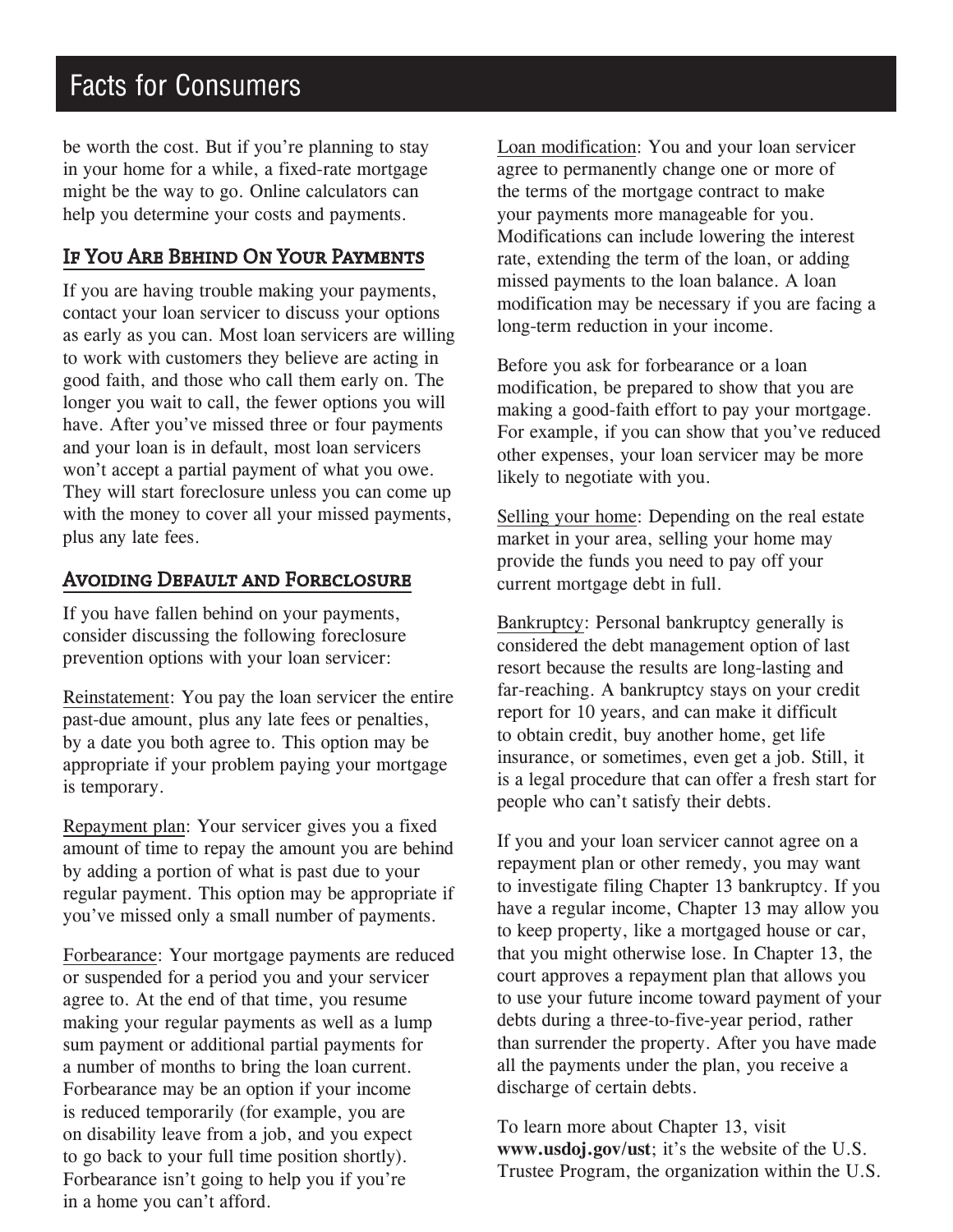Department of Justice that supervises bankruptcy cases and trustees.

If you have a mortgage through the Federal Housing Administration (FHA) or Veterans Administration (VA), you may have other foreclosure alternatives. Contact the FHA (**www.fha.gov**) or VA (**www.homeloans.va.gov**) to discuss your options.

#### Contacting Your Loan Servicer

Before you have any conversation with your loan servicer, prepare. Record your income and expenses, and calculate the equity in your home. To calculate the equity, estimate the market value less the balance of your first and any second mortgage or home equity loan. Then, write down the answers to the following questions:

- What happened to make you miss your mortgage payment(s)? Do you have any documents to back up your explanation for falling behind? How have you tried to resolve the problem?
- Is your problem temporary, long-term, or permanent? What changes in your situation do you see in the short term, and in the long term? What other financial issues may be stopping you from getting back on track with your mortgage?
- What would you like to see happen? Do you want to keep the home? What type of payment arrangement would be feasible for you?

Throughout the foreclosure prevention process:

- Keep notes of all your communications with the servicer, including date and time of contact, the nature of the contact (face-toface, by phone, email, fax or postal mail), the name of the representative, and the outcome.
- Follow up any oral requests you make with a letter to the servicer. Send your letter by certified mail, "return receipt requested," so you can document what the servicer received. Keep copies of your letter and any enclosures.
- Meet all deadlines the servicer gives you.
- Stay in your home during the process, since you may not qualify for certain types of assistance if you move out. Renting your home will change it from a primary residence to an investment property. Most likely, it will disqualify you for any additional "workout" assistance from the servicer. If you choose this route, be sure the rental income is enough to help you get and keep your loan current.

#### Consider Giving Up Your Home Without Foreclosure

Not every situation can be resolved through your loan servicer's foreclosure prevention programs. If you're not able to keep your home, or if you don't want to keep it, consider:

Selling Your House: Your servicers might postpone foreclosure proceedings if you have a pending sales contract or if you put your home on the market. This approach works if proceeds from the sale can pay off the entire loan balance plus the expenses connected to selling the home (for example, real estate agent fees). Such a sale also would allow you to avoid late and legal fees and damage to your credit rating, and protect your equity in the property.

Short Sale: Your servicers may allow you to sell the home yourself before it forecloses on the property, agreeing to forgive any shortfall between the sale price and the mortgage balance. This approach avoids a damaging foreclosure entry on your credit report. You still may face a tax liability on the amount of debt forgiven. Consider consulting a financial advisor, accountant, or attorney for more information.

Deed in Lieu of Foreclosure: You voluntarily transfer your property title to the servicers (with the servicer's agreement) in exchange for cancellation of the remainder of your debt. Though you lose the home, a deed in lieu of foreclosure can be less damaging to your credit than a foreclosure. You will lose any equity in